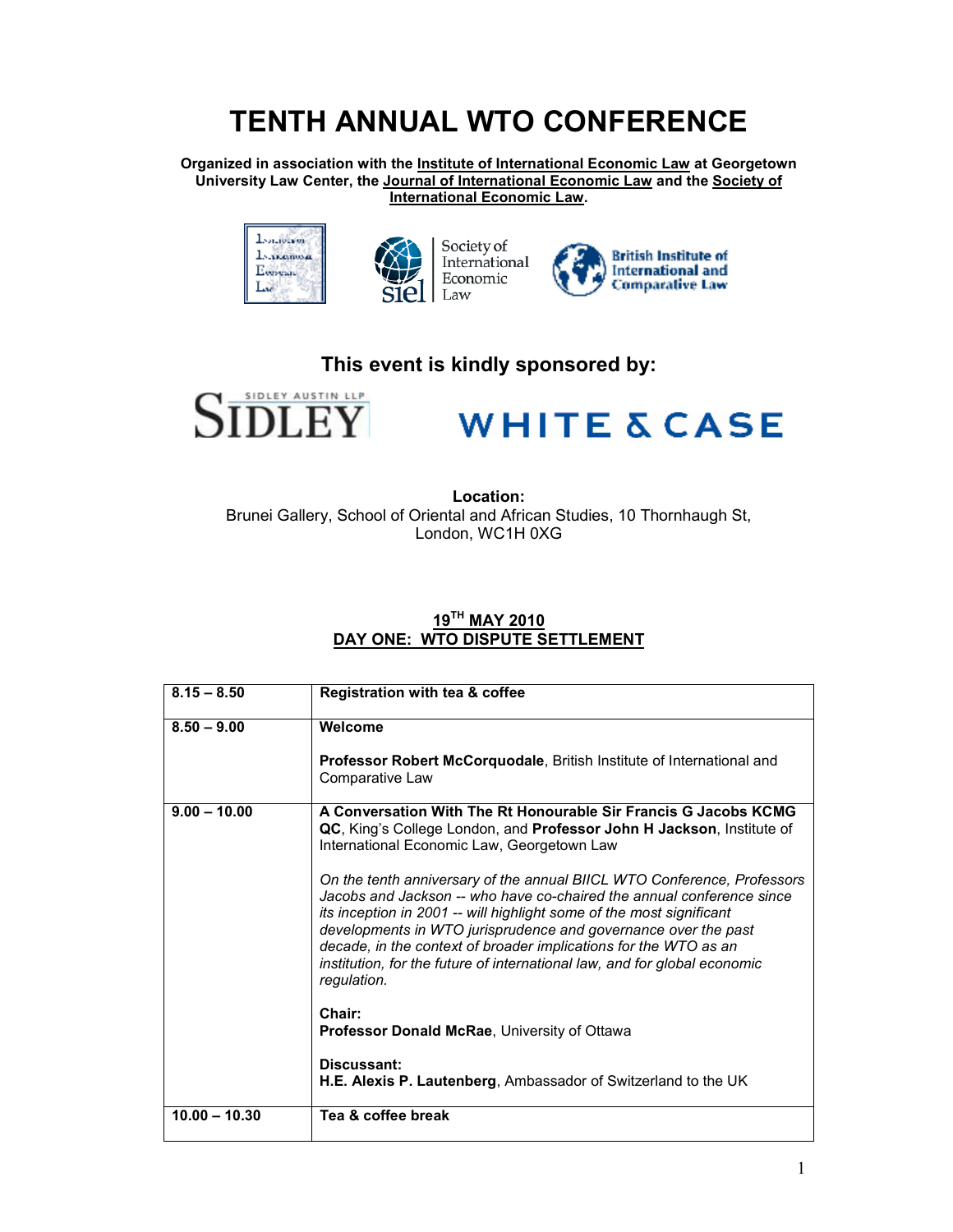| $10.30 - 12.15$ | PANEL 1: Perennial WTO Disputes - What Can We Learn From Them?                                                                                                                                                                                                                                                                                                                                                                                                                                                                                                                                                                                                                                                                                                                         |
|-----------------|----------------------------------------------------------------------------------------------------------------------------------------------------------------------------------------------------------------------------------------------------------------------------------------------------------------------------------------------------------------------------------------------------------------------------------------------------------------------------------------------------------------------------------------------------------------------------------------------------------------------------------------------------------------------------------------------------------------------------------------------------------------------------------------|
|                 | Several WTO disputes that were on the agenda of the Dispute Settlement<br>Body in 2001, when the BIICL annual WTO Conferences began, remain on<br>the agenda after more than a decade. For such cases, should parties<br>resort more often to the good offices of the Director-General, as Colombia<br>did in the EC-Bananas dispute? Do "hard cases make bad law"? After 15<br>years, has the WTO dispute settlement system matured enough for<br>separate opinions among panelists, arbitrators and Appellate Body<br>members to become commonplace? Separate opinions have been<br>included in more than a dozen WTO reports to date -- have they<br>contributed positively to the discourse? When should panelists depart<br>from the "precedent" of prior Appellate Body rulings? |
|                 | Chair:<br>Professor William Davey, University of Illinois                                                                                                                                                                                                                                                                                                                                                                                                                                                                                                                                                                                                                                                                                                                              |
|                 | <b>Speakers:</b><br>Hunter Nottage, Advisory Centre for WTO Law<br>James Flett, European Commission [dissent]<br>Professor Andrew Mitchell, University of Melbourne<br>Meredith Kolsky Lewis, Victoria University of Wellington Law School                                                                                                                                                                                                                                                                                                                                                                                                                                                                                                                                             |
|                 | Discussant:<br>Professor Tomer Broude, Hebrew University of Jerusalem                                                                                                                                                                                                                                                                                                                                                                                                                                                                                                                                                                                                                                                                                                                  |
| $12.15 - 13.30$ | Lunch                                                                                                                                                                                                                                                                                                                                                                                                                                                                                                                                                                                                                                                                                                                                                                                  |
|                 | <b>LUNCHEON SPEAKER:</b>                                                                                                                                                                                                                                                                                                                                                                                                                                                                                                                                                                                                                                                                                                                                                               |
|                 | Peter Sutherland, KCMG (Hon), SC                                                                                                                                                                                                                                                                                                                                                                                                                                                                                                                                                                                                                                                                                                                                                       |
| $13.30 - 15.30$ | <b>PANEL 2: Rethinking Subsidies Policy and Disputes</b>                                                                                                                                                                                                                                                                                                                                                                                                                                                                                                                                                                                                                                                                                                                               |
|                 | In his 2009 working paper, "The Questionable Case for Subsidies<br>Regulation: A Comparative Perspective", Professor Alan Sykes questioned<br>US, EU and WTO approaches to subsidies regulation. What are the<br>implications of financial stimulus programs for subsidies policy? With<br>significant disputes pending on aircraft subsidies, and with subsidies<br>issues also arising in the context of climate change mitigation, this panel<br>will address this timely topic.                                                                                                                                                                                                                                                                                                    |
|                 | Chair:<br>Jurgen Kurtz, University of Melbourne                                                                                                                                                                                                                                                                                                                                                                                                                                                                                                                                                                                                                                                                                                                                        |
|                 | Speakers:<br>Lode van den Hende, Herbert Smith, Brussels<br>Gary Horlick, Law Offices of Gary N. Horlick, Washington, DC<br>Dr Luca Rubini, Birmingham Law School<br>Jean-François Bellis, Van Bael & Bellis                                                                                                                                                                                                                                                                                                                                                                                                                                                                                                                                                                           |
| $15.30 - 16.00$ | Tea & coffee break                                                                                                                                                                                                                                                                                                                                                                                                                                                                                                                                                                                                                                                                                                                                                                     |
| $16.00 - 18.00$ | PANEL 3: WTO Disputes: A Year in Review and a Look Ahead                                                                                                                                                                                                                                                                                                                                                                                                                                                                                                                                                                                                                                                                                                                               |
|                 | Practitioners discuss 2009-2010 WTO panel and Appellate Body Reports,<br>highlighting significant developments and implications for future WTO<br>disputes, as well as implications for disputes under other bilateral and<br>regional trade agreements. What, if anything, does the China-Audiovisual<br>case portend for critical issues facing the trading system like climate<br>change mitigation and global financial regulation?                                                                                                                                                                                                                                                                                                                                                |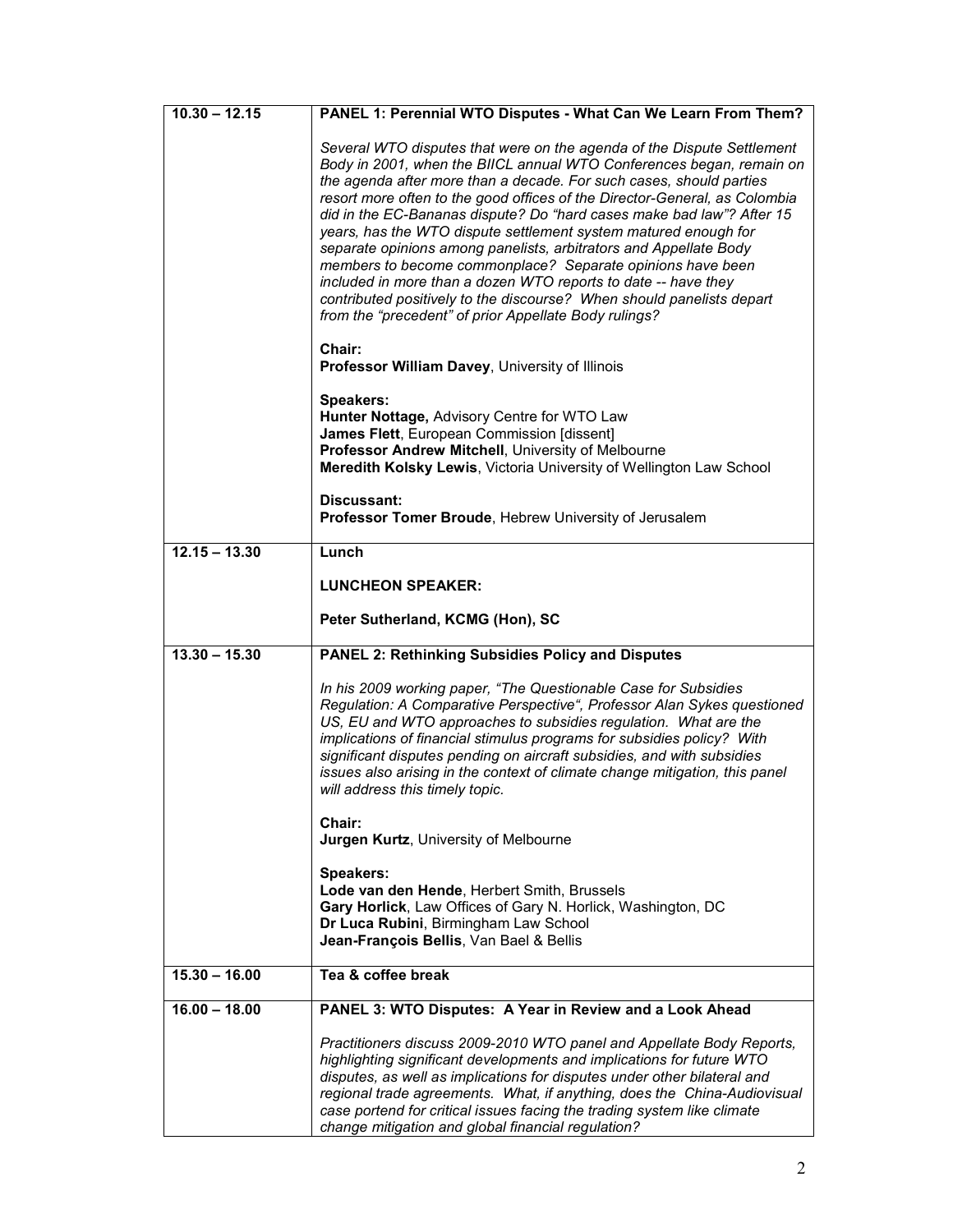|  | Chair:<br>Professor Giorgio Sacerdoti, Former chairman of the Appellate Body of<br>the WTO; Bocconi University, Milan                                |
|--|------------------------------------------------------------------------------------------------------------------------------------------------------|
|  | Speakers:<br>Scott Andersen, Sidley Austin, Geneva<br>Jasper Wauters, White & Case, Geneva<br><b>Professor Thomas Cottier, World Trade Institute</b> |

#### **20th MAY 2010 DAY TWO: BROADER WTO ISSUES**

| $8.45 - 9.00$   | Tea & coffee                                                                                                                                                                                                                                                                                                                                                                                                                                                                                                                                                                                                                                                                                                                   |
|-----------------|--------------------------------------------------------------------------------------------------------------------------------------------------------------------------------------------------------------------------------------------------------------------------------------------------------------------------------------------------------------------------------------------------------------------------------------------------------------------------------------------------------------------------------------------------------------------------------------------------------------------------------------------------------------------------------------------------------------------------------|
| $9.00 - 10.30$  | PANEL 1: Is "WTO Plus" a Plus or Minus?                                                                                                                                                                                                                                                                                                                                                                                                                                                                                                                                                                                                                                                                                        |
|                 | Accession protocols for Members that have joined the WTO during the<br>past decade contain so-called "WTO Plus" provisions -- commitments<br>beyond what original WTO Members have undertaken. Similarly, many<br>free-trade agreements contain "WTO Plus" provisions -- higher obligations<br>for FTA partners than those contained in the WTO agreements (e.g.,<br>TRIPS-plus provisions). Could WTO dispute settlement procedures be<br>extended to bilateral and regional agreements? This panel will examine<br>these efforts to reach a higher common denominator, and their implications<br>for the multilateral system.                                                                                                |
|                 | <b>Chair:</b><br>Rodney Neufeld, Canadian Mission Geneva                                                                                                                                                                                                                                                                                                                                                                                                                                                                                                                                                                                                                                                                       |
|                 | <b>Speakers:</b><br>Dr Lorand Bartels, University of Cambridge<br>Professor Sungjoon Cho, Chicago-Kent College of Law<br>Dr Rafael Leal-Arcas, Queen Mary University of London                                                                                                                                                                                                                                                                                                                                                                                                                                                                                                                                                 |
|                 | Discussant:<br>Nicole Foster University of the West Indies, Barbados                                                                                                                                                                                                                                                                                                                                                                                                                                                                                                                                                                                                                                                           |
| $10.30 - 11.00$ | Tea & coffee break                                                                                                                                                                                                                                                                                                                                                                                                                                                                                                                                                                                                                                                                                                             |
| $11.00 - 12.30$ | PANEL 2: An International Economic Law of Migration?                                                                                                                                                                                                                                                                                                                                                                                                                                                                                                                                                                                                                                                                           |
|                 | Our best estimates of the economic gains from liberalising trans-national<br>labour flows suggest that they are vastly higher than potential gains from<br>goods and services liberalisation, and concentrated disproportionately on<br>developing countries. Nevertheless, there are significant political,<br>institutional and cultural obstacles to realising these gains - as well as to<br>adequately understanding their potential broader implications. This Panel<br>will examine recent research in the area of international economic<br>migration, and assess the importance of liberalising transnational labour<br>flows for the medium-term development of the trading system and the<br>global economic order. |
|                 | Chair:<br>Dr Andrew Lang, London School of Economics                                                                                                                                                                                                                                                                                                                                                                                                                                                                                                                                                                                                                                                                           |
|                 | Speakers:<br>Professor Dr Markus Krajewski, University of Bremen<br>Professor Marion Panizzon, University of Bern, World Trade Institute                                                                                                                                                                                                                                                                                                                                                                                                                                                                                                                                                                                       |